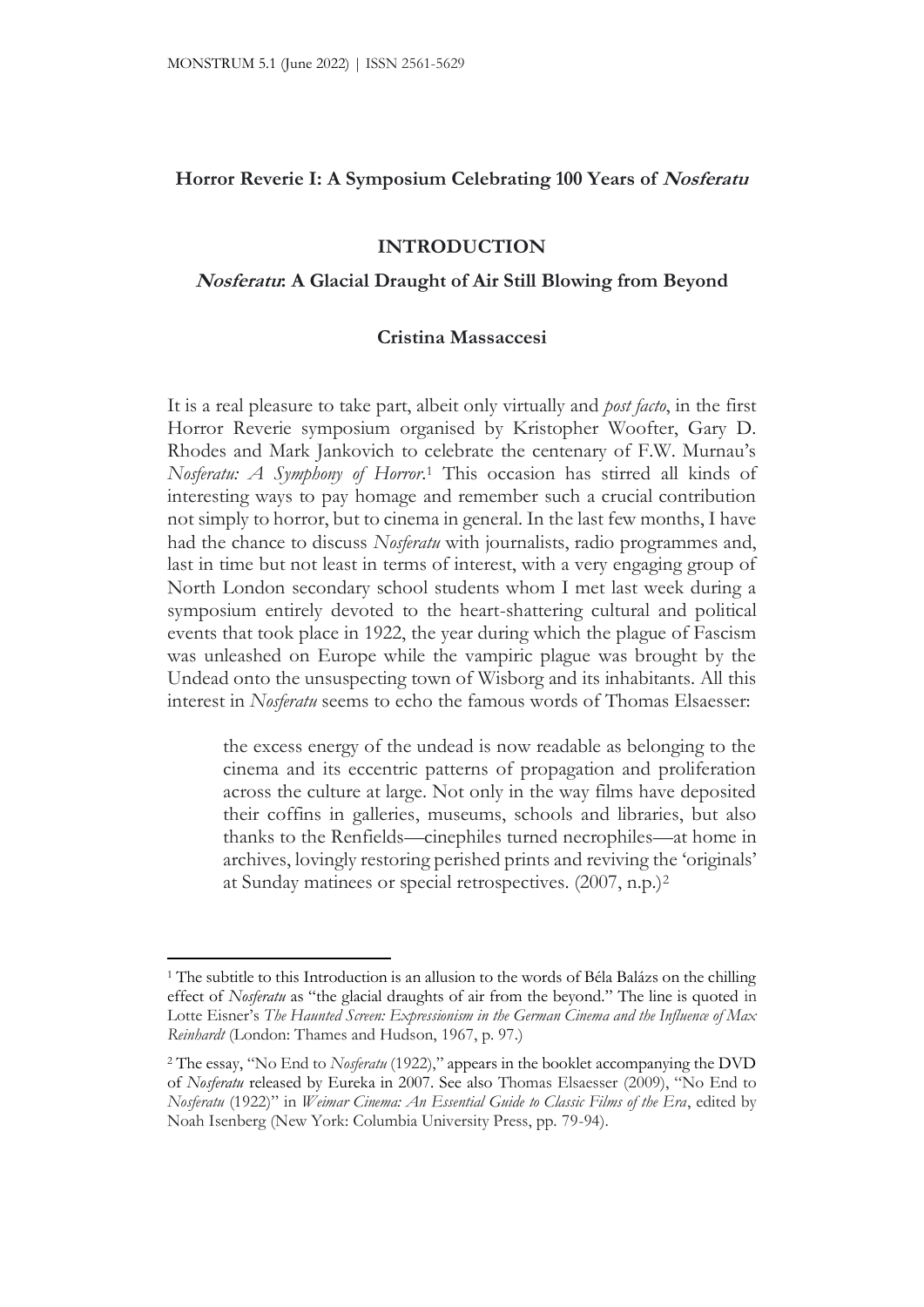I think these words ring as true now as they ever did. Contributions such as the one by Stephen R. Bissette on the unexpected link between Henrik Galeen and Vermont and on his search for the final resting place of the "retired movie director" prove how far the interest in a film and in the people involved in its making can go, and in what surprising direction our interest can take us. Having had the chance of watching the recordings and reading the proceedings of the symposium, I have found all contributions original, fascinating, and also crucial in adding new and intriguing details to the film and its paratext. The strong impression of a never-ending dialogue between the film, its makers and us, here on the other side of a one-hundred-year divide, runs as a sort of leitmotiv throughout the three panels.

Imbued as it is with Albin Grau's esoteric vision, *Nosferatu* speaks across ages and generations, and the cyphered letter the Count sends to Knock is a particularly intriguing piece of dialogue *in absentia*, of a voice that we like to think was launched into the future. While I was researching my 2015 book on *Nosferatu* for the Devil's Advocates series, I came across a 1980 article by Sylvain Exertier published in the French magazine *Positif* that conducted an intriguing breakdown of the letter. Although the document was not entirely deciphered, Exertier explains an ample selection of the symbols and drawings used in the message. As I discuss in my book (47-8), the letter is marked by what Exertier calls a "relative legibility" (quoted in Massaccesi, 47, my translation), a rather striking fact considering that the document is a grimoire that should not be readable without the help of a key usually only owned by the ritual's master and his disciples. The symbol opening the letter—a Kabbalistic square enclosed in a circle representing chaos—should function as a key providing the details for the performing of the ritual. The first line of the letter, instead, can be read as a sort of title and it is enclosed in between two Maltese crosses—the symbol of the crusading order of the Knights Hospitalier—that seem to suggest that Count Orlok is indeed about to embark on his own personal crusade. There are many other fascinating symbols used in the letter, such as traditional swastikas representing perseverance, and a dragon's head placed before a wavy line suggesting how death will bring destruction coming from across the sea. Exertier and other scholars with him are not conclusive on whether the letter represents a tongue-in-cheek touch in the film or an actual message to fellow occultists: some details—such as the rapidity of the sequences in which the letter is featured and the employment of rather obvious drawings (a dragon, a skull, a snake) to represent common concepts like death and destruction seem to point in the first direction. At the same time, however, Albin Grau's serious and lifelong involvement with occultism and the interest for the mystical sciences that was widespread amongst many German Expressionist filmmakers would appear to be an indication that what we have here is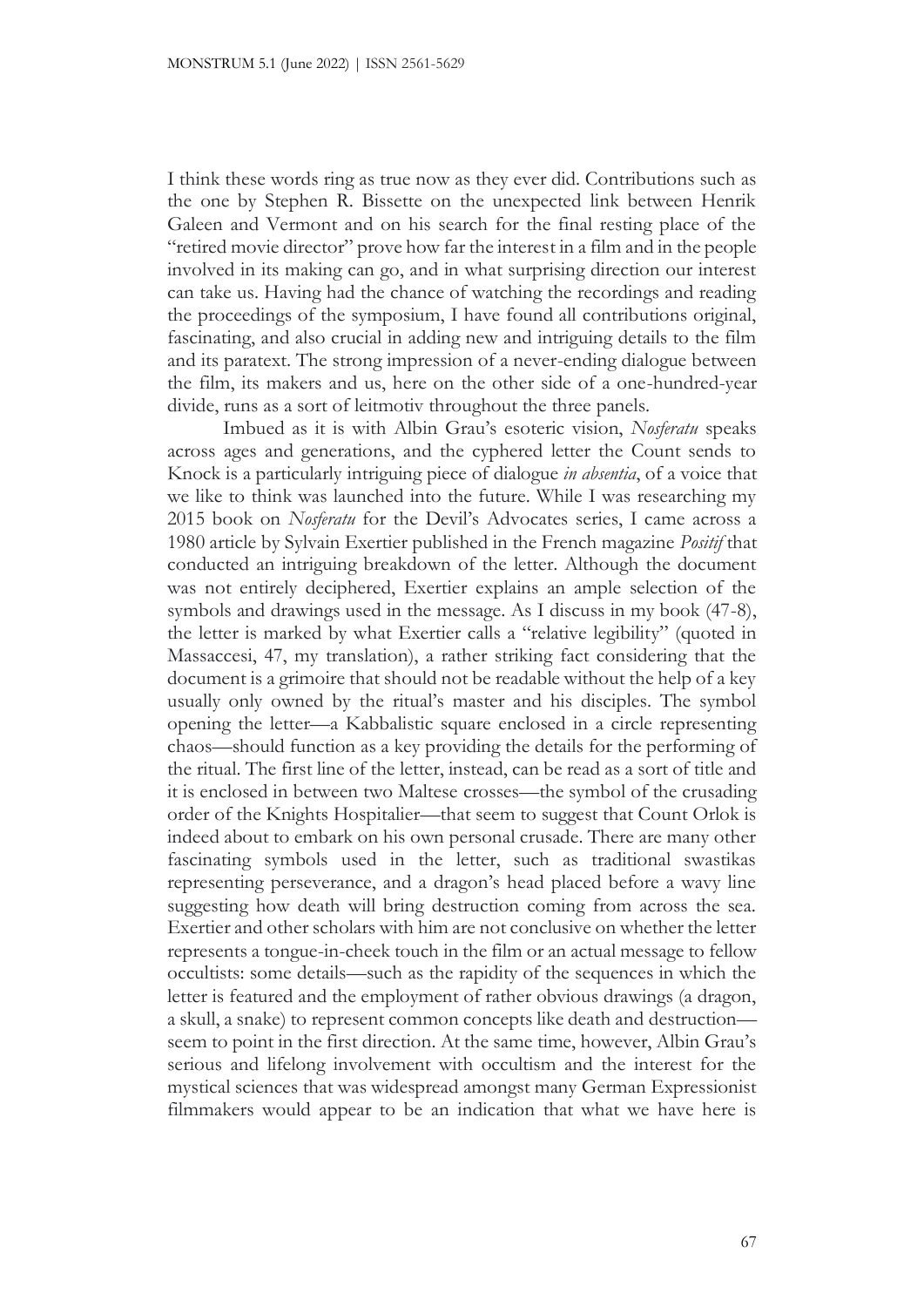something deeper and much more complex than a simple cinematographic prop. In response to Grau's grimoire, we have, of course, the one prepared—but ultimately not seen—for *Shadow of the Vampire*. What Mehrige calls "a living conversation between *Shadow of the Vampire* and *Nosferatu*," this sort of bridge that can create a dialogue on a much deeper level, constitutes one of the most fascinating and enduring aspects of Murnau's work.

It was interesting to notice throughout the symposium several references to the pulse of the film, to the idea of *Nosferatu* almost as a living and breathing act of cinematography. The film's narrative is sustained by an inner rhythm that quickens and slows down, keeping the viewers on the edge of their seats. For most of its narrative, *Nosferatu*'s plot unfolds in a linear fashion, and we witness the events as they take place, discovering what is happening roughly at the same time as the characters. From a cinematographic point of view, this coherent universe is put on the screen by following the editing principles of continuity and by avoiding shots that could potentially disrupt the audience's perception of space, time, and causeeffect links. There are, however, some instances where Murnau shakes the linearity of the narration through the technique of crosscutting, and it is easy to notice how the director switches to this narrative mode in every sequence that constitutes a crucial turning point in the narrative. For instance, Orlok's attack on Hutter is intercut with Ellen's somnambulism whilst the vampire's voyage towards Wisborg is orchestrated as a piece of cinematic virtuosity that is crosscut with four other narrative strands. Finally, the narrative climax of the film intertwines three storylines: Ellen waiting for Orlok in her bedroom, the vampire's shadow approaching along the stairs, and Hutter going to fetch Doctor Bulwer for help. As stressed numerous times during the symposium, Murnau's use of dramatic crosscutting is certainly one of the most interesting features in *Nosferatu* and it fully validates the use of the word "symphony" in the film's subtitle. The director's approach to the crosscutting technique is also notable throughout the film because Murnau invests it with a series of complex and highly symbolic meanings that go well beyond the exclusive production of narrative tension. In *Nosferatu*, the events, characters and sets are interlocked through a series of sinister correspondences and analogies that could appear to be shocking or somewhat inconsequential to a distracted eye (think for example of the use of the shadow of the vampire's hands that connects in a circular narration Orlock's attack on Hutter and Ellen's sacrifice) but that are in fact perfectly interconnected. This all-encompassing approach to film editing, bringing together narrative threads and deeper correspondences, has at the same time an anticipatory and intellectual quality: it propels the action forward by providing the film with a frantic pace, especially in the film's second half that is entirely sustained by the tension caused by Hutter's and Orlok's parallel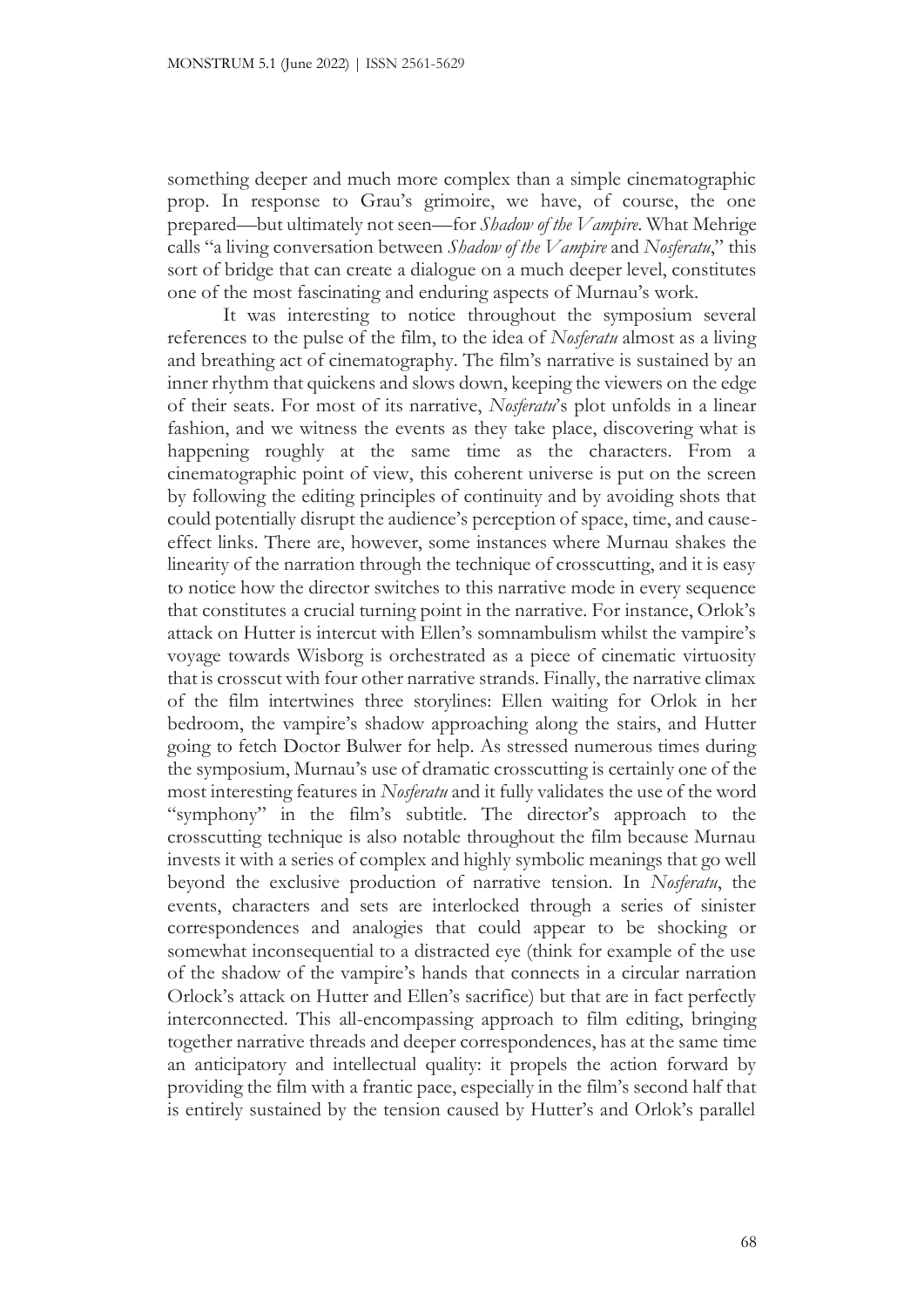rush to Wisborg. At the same time, though, simultaneous actions resonate at a deeper and visionary level by filling the narrative gaps that are inevitably created between events taking place in distant spaces and times.

The cohesive universe of *Nosferatu* is not only created by what we see, but also by what we do *not* see on the screen—hence the importance of the lost scenes eloquently discussed by Lokke Heiss in his contribution. The "less is more" principle is a powerful force behind the enduring vision of *Nosferatu*, not only in the scenes that were not realised, but also in the way other moments have been rendered more poignant through a process that we could call, borrowing a famous definition by Scott McCloud (1994), "amplification through simplification" (30). At times, we have clear annotations made by Murnau in the film's script that suggest modifications to Galeen's work. At other times, the result on the screen is significantly different from the original idea. A good example of this process of stripping down details to reach the meaningful core of a moment is the medium long shot with Ellen sitting on a solitary bench along a windy beach dotted with several crosses bent by a relentless wind. The original script—that, slipping back into Stoker's novel, names the place as 'the graveyard of Whitby', a mistake that was corrected by Murnau to 'Heligoland'—suggests a rather different set up for the scene: "a long row of benches. People are strolling up and down looking out on to the sea…sitting on the benches and enjoying the view." Compared to the more mundane idea suggested by Galeen in the script, what we have on film is an infinitely more haunting and melancholic vision. Ellen's solitude and concern are heightened by her physical isolation from other human beings and by her demeanour and attire. She appears on the beach in the attitude of a *Rückenfigur*3—thus investing the sea with the extra function of becoming a mirror for her turbulent state of mind—and the beach seems to be completely devoid of other signs of life and is on the contrary full of reminders of death and loss such as the crosses and her black dress. The haunting vision of Greta Schroeder staring out at sea—whence, it is crucial to remember, Orlock is coming, not her husband—is a powerful example of the amplification process applied to the film.

The female heroine in *Nosferatu*, as underlined during the symposium, is portrayed in an elusive and subtle way. Mina, Ellen's literary counterpart in Stoker's *Dracula*, is a modern Victorian woman. Although not a "New Woman" in the purest sense of the word and somewhat conventional in her outlook on life, she nevertheless has a job and knows how to use technology—it is thanks to her skills in using a typewriter that Dracula's movements are reconstructed and the vampire is finally killed—and her character is fashioned as a combination of traditional feminine warmth and

<sup>3</sup> A figure seen from behind.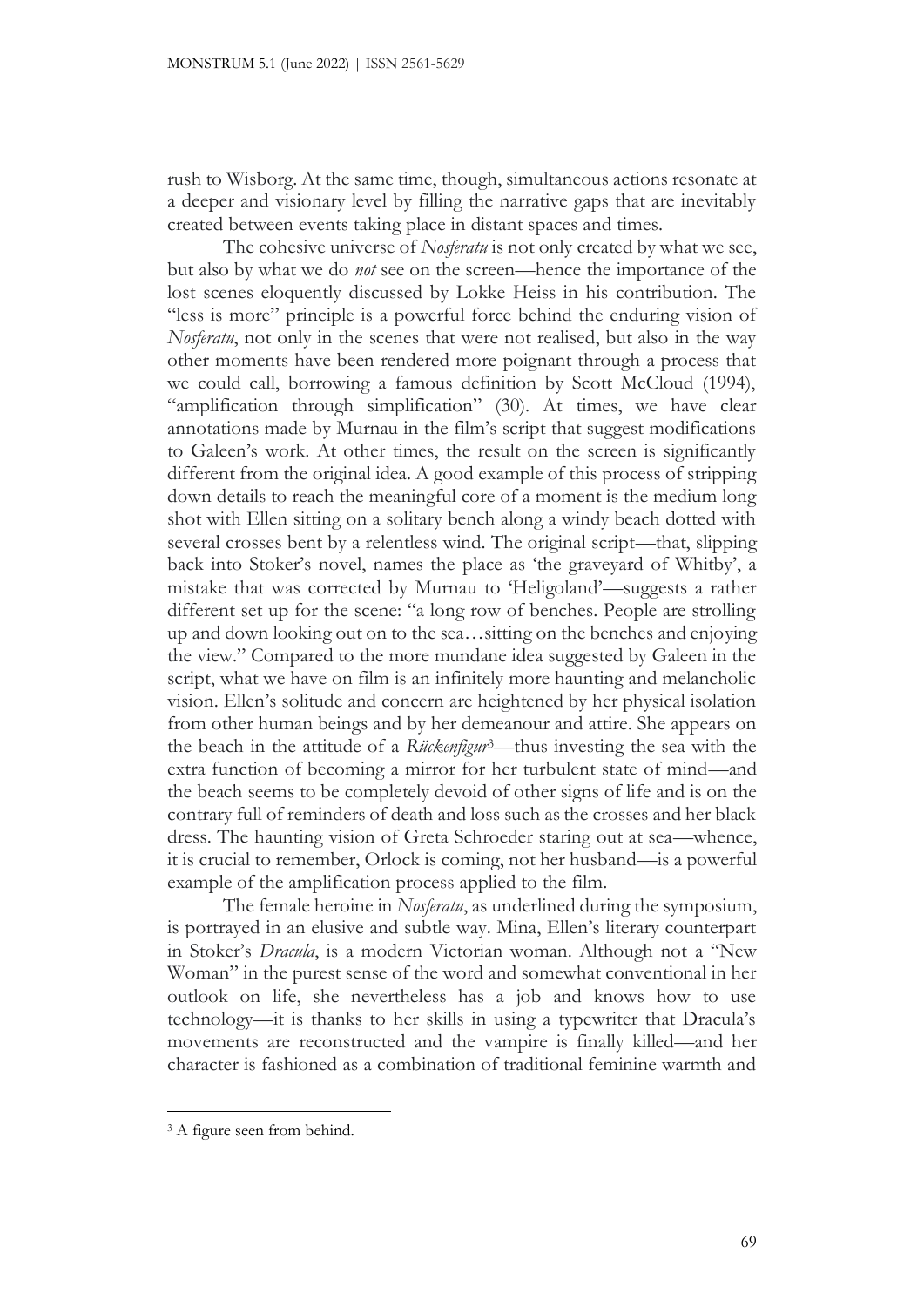masculine determination. As Van Helsing declares in Chapter XVIII: "Ah, that wonderful Madam Mina! She has man's brain—a brain that a man should have were he much gifted—and a woman's heart" ([1897] 1988, 238).

Compared to Mina, Ellen is harder to understand. The first time we see her, she is playing joyfully with a kitten and could at first appear as a rather carefree and even childish character. However, this superficial impression is soon dispelled by what can be interpreted as a deep affinity with nature hinted at by Ellen's easy proximity with a domestic predator. There are many instances in the film when this aspect becomes clear; for example, her reaction in the sequence where she is presented with a posy of flowers by Hutter gives us a glimpse into a melancholic personality finely in tune with the idea of mortality. If Hutter is constantly filmed running about the set or in motion—as pointed out in the symposium by Argyle Goolsby (Panel One), "the one time he stops, the one time he collapses, and lets go and accepts everything that happened, that's happened to him, [Ellen] is gone"—his wife is often framed in a static situation, for instance embroidering at the window or sitting on a solitary bench on the beach. Yet, her constant proximity to thresholds and open spaces, such as the window and the sea, seems to suggest the possibility, perhaps even the desire, for an escape into a different reality to which she seems to be already alert on a deeper and metaphysical level. When compared to Mina Harker, who eventually survives her encounter with the vampire—or more precisely, is saved from the vampire by the Crew of Light, the men surrounding and protecting her—Ellen is also a much more tragic and solitary heroine whose faith almost coincides with that of martyrs. Her death is not caused by weakness, but it is rather an act of supreme self-sacrifice, and also of selfassertion.

Many other interesting points have been discussed during the symposium, from *Nosferatu*'s distinct lack of modernity (John Browning, Panel Three) to the repurposing of Orlock's vampiric image (Murray Leeder, Panel Two) in later films. It would be beyond the remit of this short framing piece, however, to touch them all. I will leave the discovery of the many engaging angles brought out by the contributors to the readers of this issue of *Monstrum*. Before doing that, though, I would like to briefly recall the circumstances of my first encounter with Murnau's film, as all the speakers have done during the symposium, thus providing a sort of virtual logbook detailing the format, time, and impact of this initial meeting. I first watched *Nosferatu* during a late-night broadcast on the third channel of Italian public television. It must have been in the early 1990s, most likely in 1992 or 1993, when I was a high school student and always on the lookout for old films. Like many of the contributors to the symposium, my first glimpse of Count Orlock was on a small TV set, in a black-and-white copy of the film, and I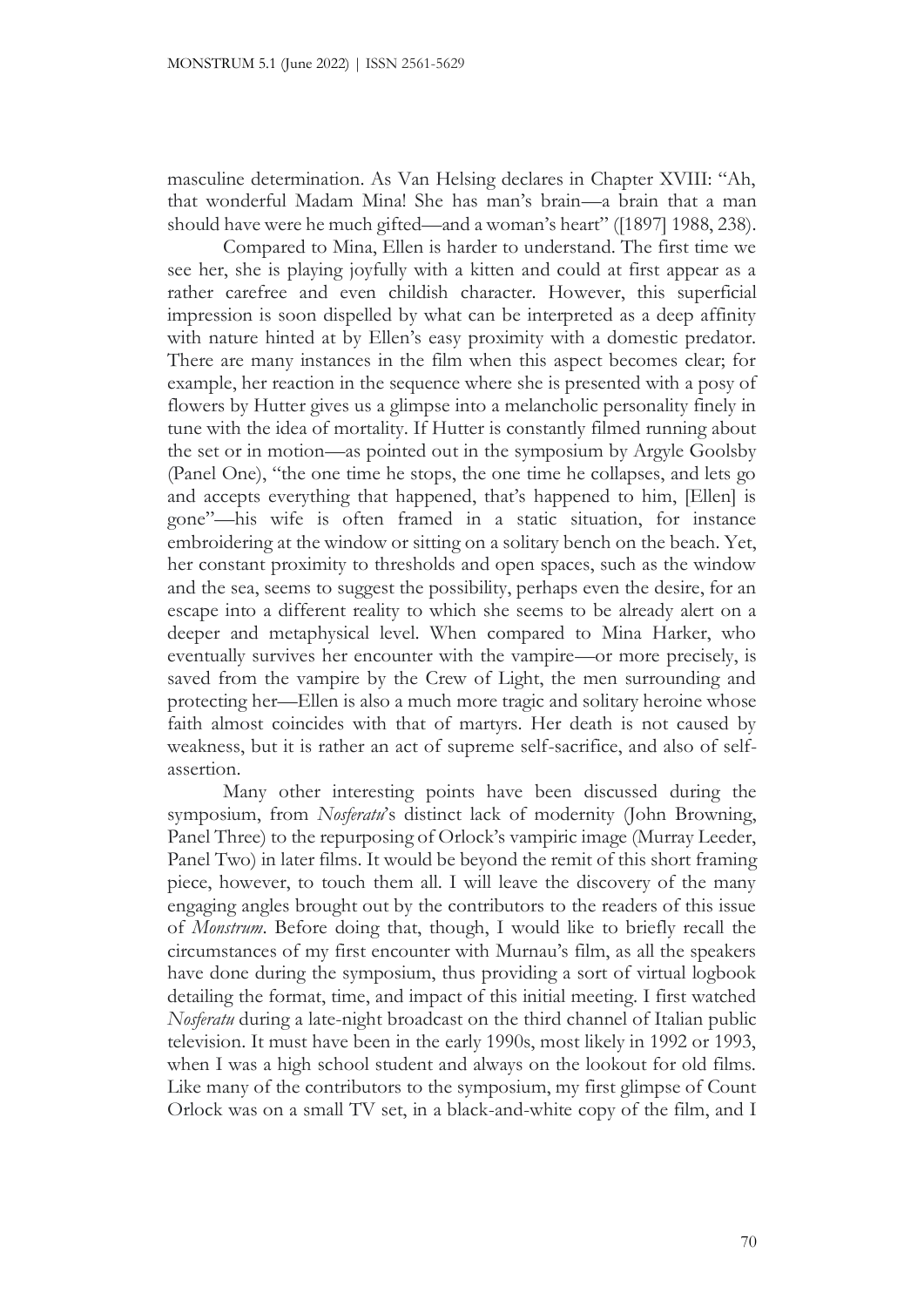have no idea to this day of the version I watched that night. I distinctly recall, however, that I had only recently finished reading *Dracula* for the first time and that I was slightly obsessed with the novel and its imagery. I had also gone to the cinema to watch Francis Ford Coppola's *Bram Stoker's Dracula*  (1992), and the three things somehow coalesced in my brain: the romanticised grandeur of Coppola's film, the grittiness and desperation conjured up by Murnau, and somewhere in-between Stoker's novel, modern and ancient, scientific and outlandish. It would be years before that late-night watch would find its way into my academic work, but I think it would be safe to say that the first impact with the film stayed with me always. And this idea of the formative encounter, of a meeting that somehow managed to shape our imagery and stayed with us even when not directly involved with Murnau's film, is an aspect that comes across very clearly throughout the symposium and brings us together.

Thank you for reading.

 $\_$ 

**Dr. Cristina Massaccesi** is an Associate Professor (Teaching) in the School of European Languages, Culture and Society of University College London. She obtained her PhD in Italian Studies (UCL), with a thesis on postmodernity and intertextuality in 2007. She holds an MA in History of Film and Visual Media from Birkbeck College, London. She has published articles on cinema and contemporary Italian fiction and her main fields of teaching and research are film adaptation, horror cinema and sequential art. Her book on F.W. Murnau's *Nosferatu: A Symphony of Horror* (1922) for the Devil's Advocates series, was published by Liverpool University Press in October 2015. A new book, also for Liverpool University Press, focusing on James Cameron's *Aliens* (1986) will be published at the end of 2022.